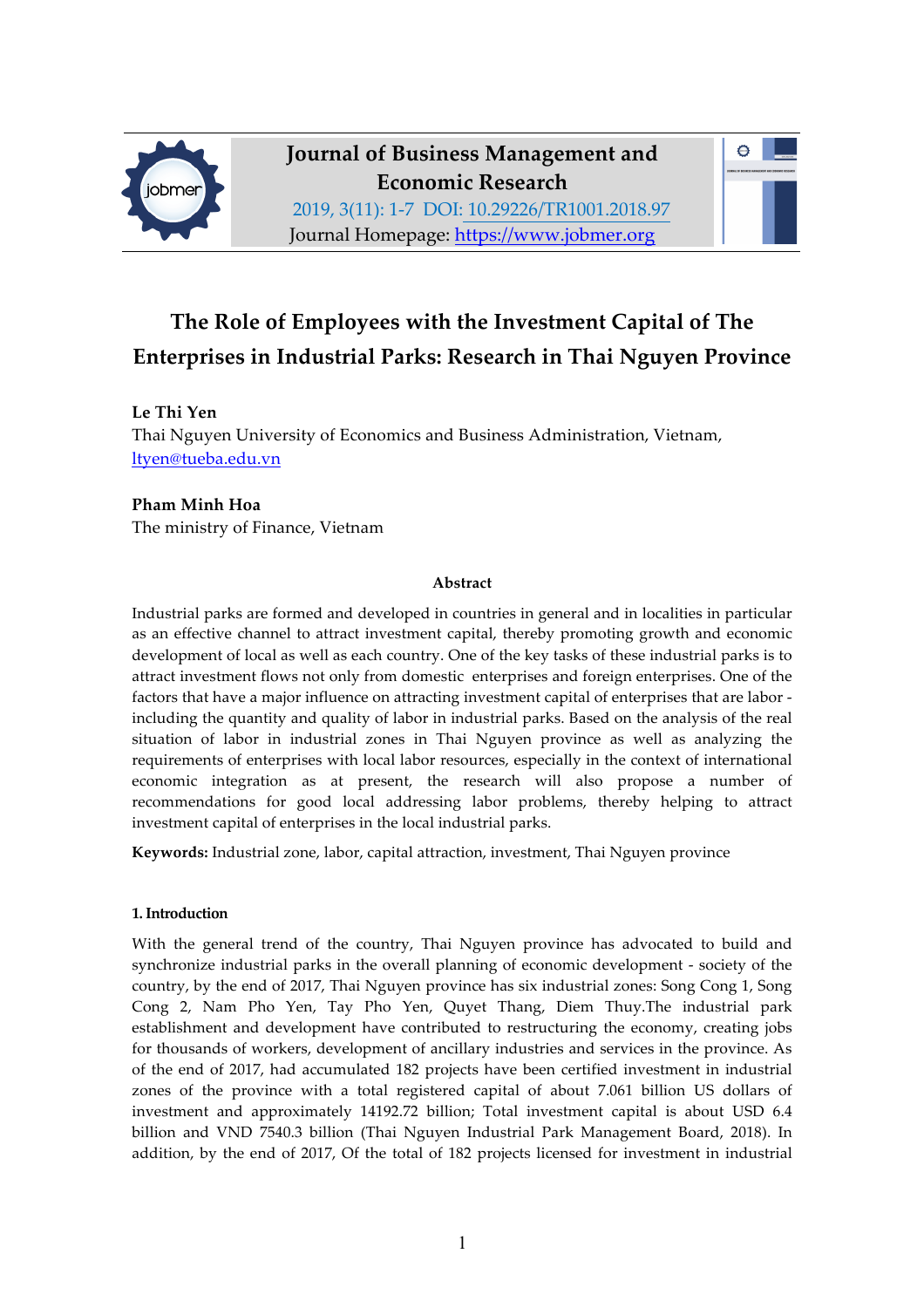zones in Thai Nguyen province has 113 projects in operation, which 21 new projects in operation, the consumption in 2017 sales reached about 28.1 billion estimate and 5355.8 billion.

Although the investment in Thai Nguyen's industrial zones tends to increase, especially from foreign invested enterprises (typically Samsung) however, it is still limited, not corresponding with the available potential of the local, so the research of activities to attract investment in industrial parks, identifying the factors that influence the attraction of investment in industrial zones is essential. Based on that, the author proposes some measures to enhance investment attraction in industrial zones in province in the future.

Within the scope of this research, the article focused on the labor factor affecting attract investment in industrial zones.Facts and inheritance of previous studies show that labor source is one of the factors that have a great influence on attracting investment capital of enterprises into industrial zones. This study will look at enterprises' perceptions of labor, their satisfaction with quality and local labor resources, from this; it is possible to identify some of the investment decisions of these enterprises for industrial zones.

#### **2. Overview of research**

In the world, the industrial park model is formed as an effective channel for attracting investment capital, contributing to the socio-economic development of the country. Issues related to industrial parks have received the attention of researchers and policy makers. Some studies have been done to assess the impact of the industrial zone to the socio - economic development of countries such as research Damborsky et al (2013), Benacek V (1999), Blomstrom et al (1998), Kim et al (1997) these studies have shown both the direct and indirect impact of foreign direct investment enterprises (These enterprises operating in the industrial park) to the socio-economic development. Simultaneously, the researches also make policy recommendations to promote the attraction of foreign direct investment in the industrial zone in particular and the country in general. Some other researchers around the world are concentrated in the direction of how to develop the industrial zone in the direction of the green industrial research: Popescu et al (2008), Lambert et al (2002).

A number of studies have been carried out in Viet Nam in different directions, in particular some of them have been carried out in the direction of attracting investment capital for the development of infrastructure in industrial zones such as Vu Dai Thang (2012) , Ngoc Hoa (2012), Tran Van Hau (2011), ... These studies analyze the situation and propose a number of measures to develop industrial parks, export processing zones and economic zones. The research methodology used in these studies is the descriptive statistics and SWOT matrix application that identifies the strengths, weaknesses, opportunities and challenges of attracting investment capital to develop the industry zones. Some studies have focused consideration to the location of workers to industrial areas, despite recognizing the location of the labor force, though, authors do not consider the impact of labor to attract investment in industrial areas such as research of the author Thanh Tung.

#### **3. Research methodology**

The data used in the research were collected from two sources:

Firstly, the secondary data was collected from the Annual Review Report of the Management Board of Thai Nguyen Industrial Parks. This data was collected to analyze the situation of attracting investment capital of enterprises to industrial parks in Thai Nguyen province. Second, the primary data source: This data was collected from the survey data of enterprises in Thai Nguyen province: Including those who invested in industrial parks and those who did not invest in industrial zones. Second, the primary data source: This data was collected from the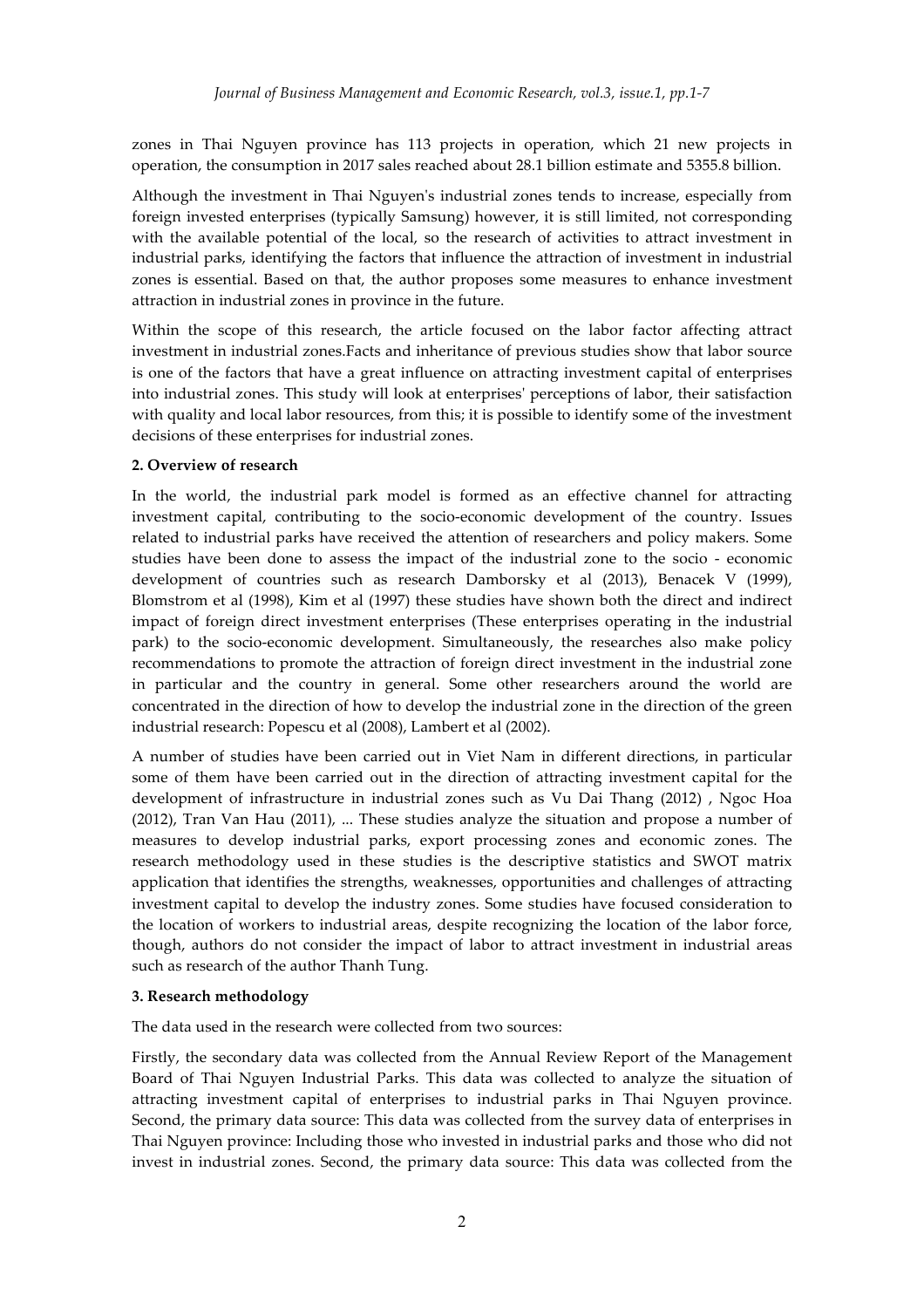survey data of enterprises in Thai Nguyen province: Including those who invested in industrial parks and those who did not invest in industrial parks. This data was collected to help the author assess the subjective decision to invest in industrial parks on the current practice of labor in industrial parks in the province. With the data collected, the researchers used statistical methods descriptive and comparative analysis to perform analysis in the article.

#### **4. Research Findings**

### *4.1. Results of attracting investment capital of enterprises in industrial parks in Thai Nguyen province*

In the period from 2015 to 2017, the number of registered projects in Thai Nguyen's industrial parks tends to increase slightly over the years, however this increase is not much, and the investment projects in the industrial parks are mainly focused on Diem Thuy IPs and Song Cong I IPs.

## **Table 1: Results of attracting investment capital for new production and business in industrial zones in Thai Nguyen province**

|                    | Tên<br><b>KCN</b>        | 2015                         |                                         |                    |                                                                   | 2016               |                                          |                    |                                                                   | 2017                     |                                         |                    |                                                            |
|--------------------|--------------------------|------------------------------|-----------------------------------------|--------------------|-------------------------------------------------------------------|--------------------|------------------------------------------|--------------------|-------------------------------------------------------------------|--------------------------|-----------------------------------------|--------------------|------------------------------------------------------------|
| <b>TT</b>          |                          | FDIProject                   |                                         | <b>DDI</b> Project |                                                                   | FDIProject         |                                          | <b>DDIProject</b>  |                                                                   | FDIProject               |                                         | <b>DDI</b> Project |                                                            |
|                    |                          | Number<br>of new<br>projects | Total<br>investment<br>(million<br>USD) | of new<br>projects | Total<br>Number investment Number<br>capital<br>(billion<br>dong) | of new<br>projects | Total<br>investment<br>(million)<br>USD) | of new<br>projects | Total<br>Number investment Number<br>capital<br>(billion<br>dong) | of new<br>projects       | Total<br>investment<br>(million<br>USD) | of new<br>projects | Total<br>Number investment<br>capital<br>(billion<br>dong) |
| $\mathbf{1}$       | Diem<br>Thuy<br>IPs      | 18                           | 171,55                                  | $\overline{4}$     | 477,04                                                            | 18                 | 122,86                                   | 3                  | 617,69                                                            | 9                        | 17,39                                   | 6                  | 459,528                                                    |
| 2                  | Song<br>Cong I<br>IPs    |                              |                                         |                    |                                                                   | 3                  | 2,03                                     | 2                  | 42,09                                                             | 2                        | 0,48                                    | $\overline{2}$     | 94                                                         |
| 3                  | Yen<br>Binh<br>IPs       |                              |                                         |                    |                                                                   | $\mathbf{1}$       | 5,3                                      | 2                  | 359,6                                                             | $\overline{\phantom{a}}$ |                                         | 1                  | 925                                                        |
| $\overline{4}$     | Nam<br>Pho<br>Yen<br>IPs |                              |                                         |                    |                                                                   |                    |                                          |                    |                                                                   | ٠                        |                                         | 3                  | 122,1                                                      |
| Total<br>(project) |                          | 22                           |                                         |                    | 29                                                                |                    |                                          |                    | 23                                                                |                          |                                         |                    |                                                            |

*Source: The Management Board of industrial parks in Thai Nguyen*

In 2015, it attracted 22 new investment projects, including 18 FDI projects with a total investment of US \$ 171.55 million and four domestic investment projects (DDI) with the total capital of VND477.04 billion. Specifically, these new investment projects are invested in Diem Thuy Industrial Park and Song Cong I Industrial Park.

In 2016, IZs have attracted 29 new investment projects, including 22 FDI projects and 07 DDI projects with total newly registered capital of USD 126.84 million and VND 1,019.38 billion, of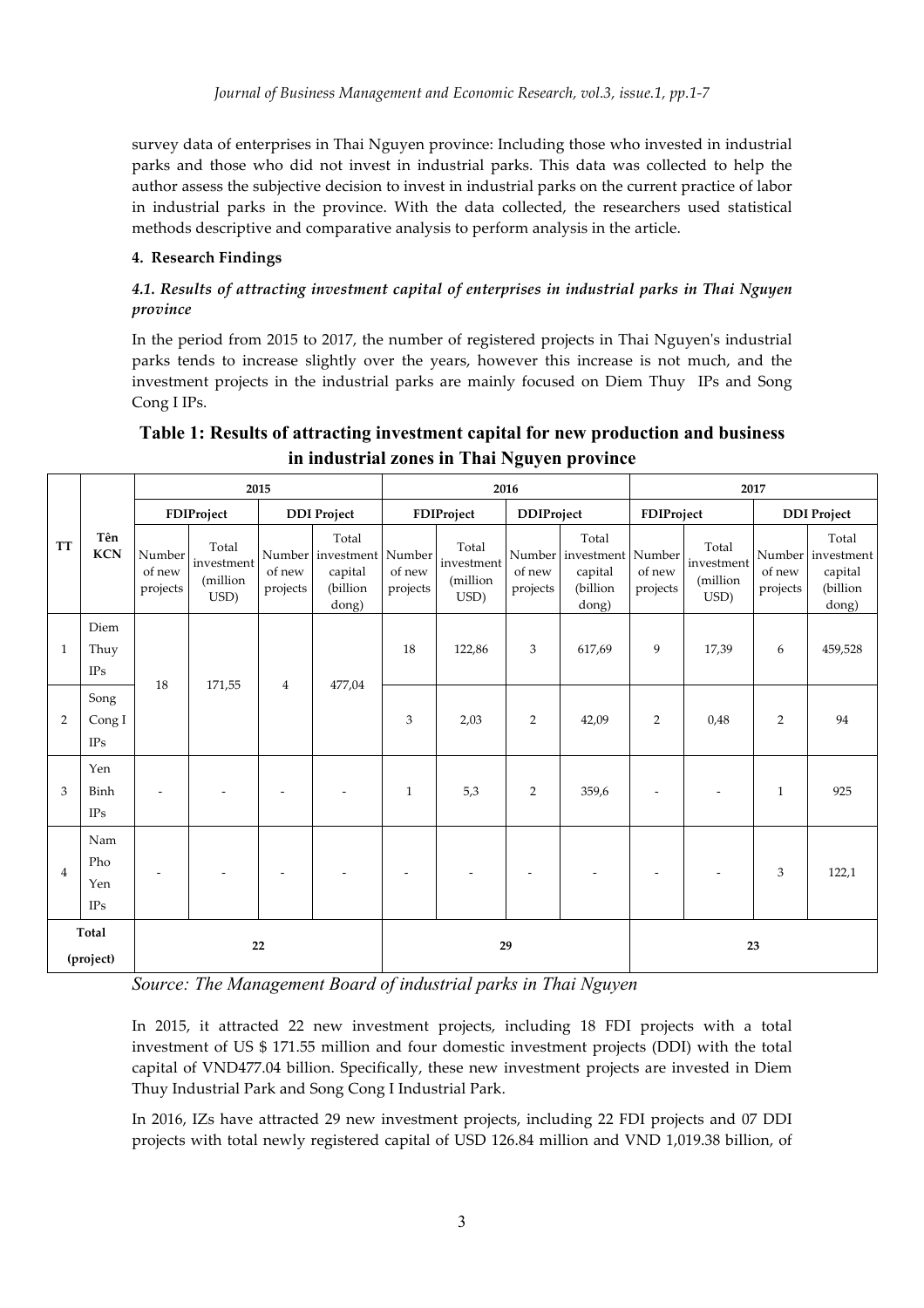which: In 2017, 23 new investment certificates were granted to 11 FDI projects and 12 DDI projects with total registered capital of USD 17.87 million and VND 1,600.628 billion.

According to the data sheet, over the three years of research, in 2016 attracted more investment projects, besides the number of FDI projects was higher than that of DDI projects.

Diem Thuy industrial parks and Song Cong industrial parks I are getting more attention from investors at domesstic and abroad the most, every year there are more FDI and DDI invested in two industrial zone also IPs Nam Pho Yen currently less attracted most investment, through three years of research without any FDI projects invested in this industrial park, the new 2017 3 DDI projects with a total investment of 122.1 billion.

### *4.2. Evaluation of enterprises on the role of labor in attracting investment capital in industrial parks*

The implementation of investment activities in industrial areas of the business have no small impact on employment of local people as well as neighborhood residents. In fact, by the end of 2017, more than 102 thousand workers are working in industrial zones in Thai Nguyen province, as follows:

| Years | The number of jobs in the industrial park |
|-------|-------------------------------------------|
| Unit  | Labor                                     |
| 2014  | 44735                                     |
| 2015  | 81368                                     |
| 2016  | 90000                                     |
| 2017  | 102901                                    |

**Table 2: Impact of attracting investment in industrial zones to the work of the people**

*Source: Management Board of Industrial Parks*

From the above table, as enterprises invest more and more in industrial zones, the number of jobs is increasing, specifically, from 2014 to 2015, the operation of the company Sam Sung Viet Nam's system in the industrial park in Thai Nguyen province, which has attracted a large number of workers from neighboring localities as well as local workers, the number of jobs created increased twice as many as 2015, the number of jobs created in 2015 is more than 80,000 jobs with more than 80,000 workers working in industrial zones in Thai Nguyen 2016, over 90,000 jobs will be created, increasing 111.11% over 2015.

In 2017 created new jobs and created jobs for 102,901 workers, increased 16.17% over the same period, in which some 102 257 workers in the country is increasing by 14.98% compared to 2016, the number of foreign workers is 644, increased 38.49% compared to 2016, female laborers are 75,683, increasing by 18.61% compared to 2016, accounting for 73.55% of the total labor force in the industrial zone.

Thus, it can be seen that attracting investment capital of enterprises into industrial parks is of great significance in creating jobs for laborers of the local and surrounding areas, thereby contributing to improving the lives of the people, promote the growth and development of the local economy.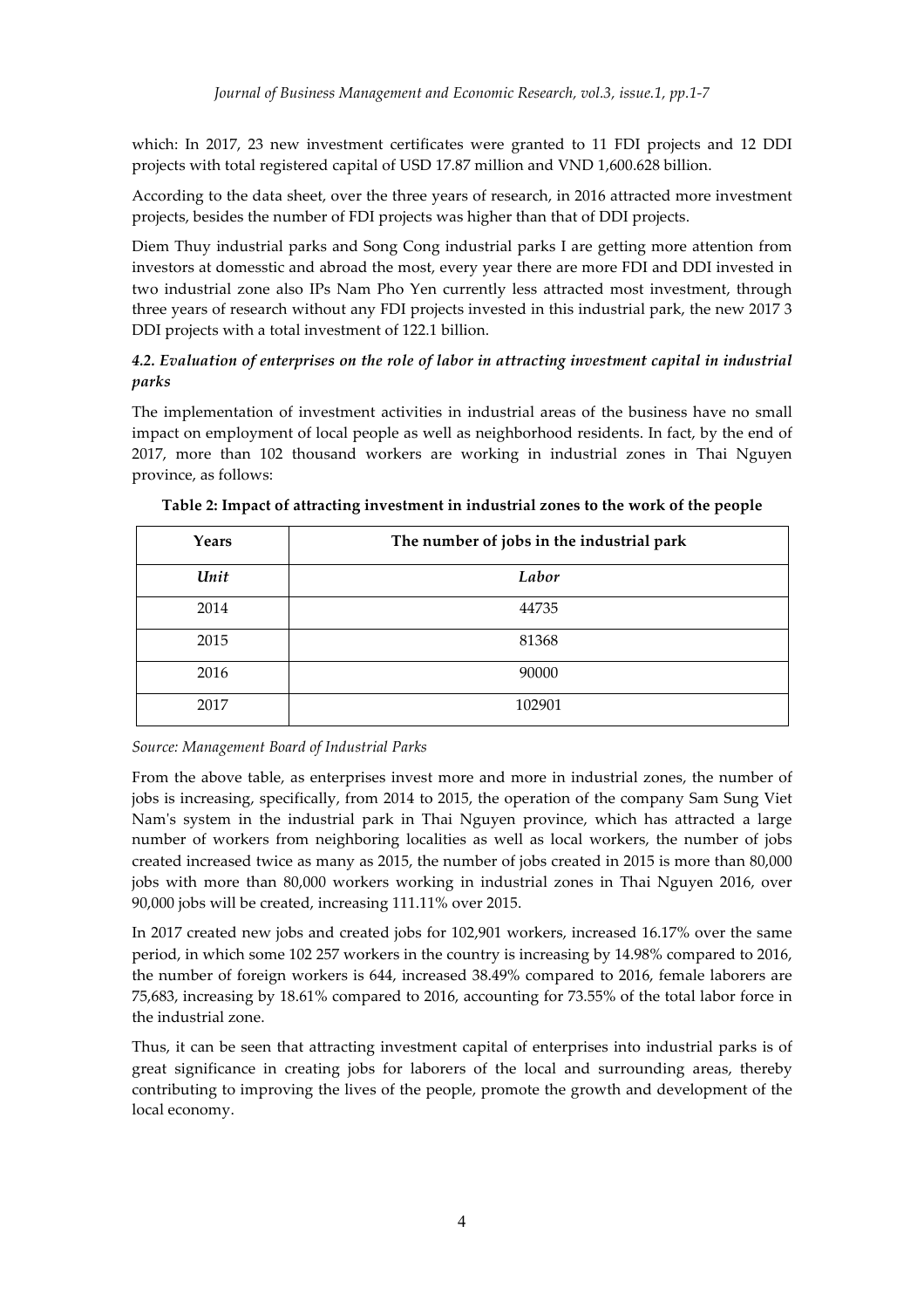Enterprises are those who directly participate in the investment process. Therefore, the evaluation of enterprises will be a valuable source of information to find out the causes of ineffective problem in attracting investment in industrial zones.

Researchers surveyed 60 enterprises in the province of Thai Nguyen, have knowledge of the industrial park to see their evaluation of labor in the province and the impact of these resources to attract investment to industrial parks in the province.In this study, the author conducted a survey of enterprises in Thai Nguyen province, in which the object of the author's survey of businesses operating in the industrial park in the province of Thai Nguyen and businesses outside the industry.

The purpose of the author examines these two groups of enterprises to give a more multidimensional perspective on the views of each group of enterprises on the impact of labor on the decision to invest in the industrial zones of the enterprise.

To get the answer sheet of the enterprise, the author has to direct the enterprise, among enterprises author's survey authors collected directly questionnaire 26 enterprises, and 34 enterprises selected not meet directly authors have sent the survey via email and receive answers via email. The author uses 5 point Likert scale to measure the rating of the enterprise according to the ascending order from 1 to 5 where 1 is very poor and 5 is very good.

#### **Table 3: Assessment of enterprises on labor in industrial zones in Thai Nguyen province Unit: Enterprise**

| Criteria                                                    | <b>Review Score</b> |
|-------------------------------------------------------------|---------------------|
| 1. Number of employees meet the requirements of enterprises | 3,67                |
| 2. Labor meets requirements for work at enterprises         | 3,06                |
| 3. Labor can absorb and use technology                      | 3,12                |
| 4. Trained professionals                                    | 3,15                |
| 5. Discipline in the work process of labor                  | 3,21                |
| 6. Foreign language skills, computer skills                 | 2,95                |
| 7. Labor is trained soft skills                             | 2,98                |

*Data source: Synthesized from the author's survey*

Regarding labor in industrial zones in Thai Nguyen province, it has not met the requirements of enterprises in terms of quality and quantity, some enterprises after the workers on Lunar New Year holiday, they do not return to the IP,

Enterprises do not have enough labor to continue production, in addition, the quality of labor is not good, labors have not been trained properly, and technical workers have not been through basic training.

The results of enterprises' assessment on labor in industrial zones in the province are not high, mainly evaluated at average level. In particular, the ability to communicate in English and computer skills as well as soft skills of labor is not guaranteed to meet the needs of work in the context of international economic integration as today (evaluation point average of 3.0 points out of 5 points). Moreover, today the company Sam Sung operating in industrial parks Yen Binh and has attracted a huge labor, however, workers in the province do not really meet the requirements of enterprises, not to mention the requirements of the Korean language.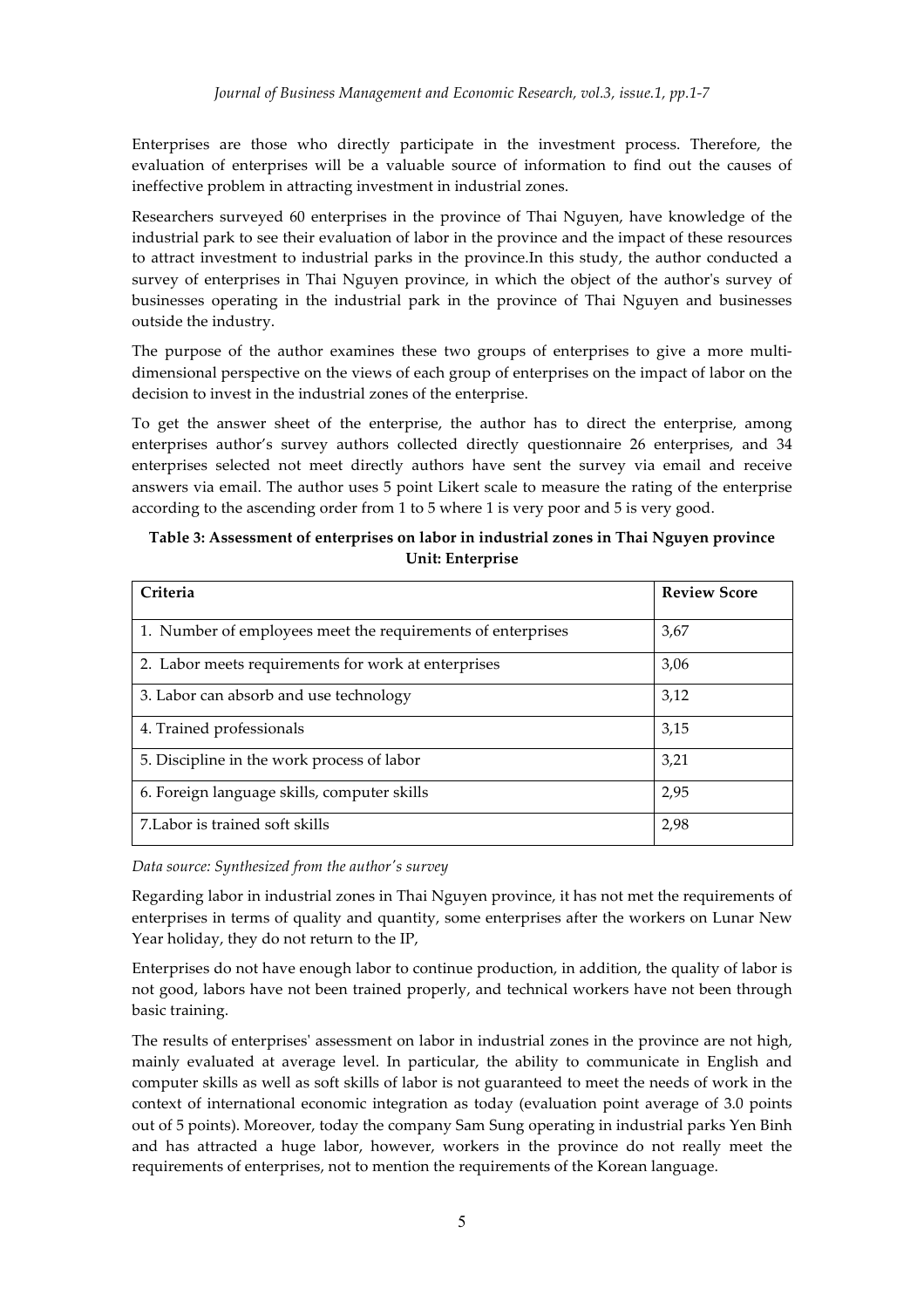*Journal of Business Management and Economic Research, vol.3, issue.1, pp.1-7*

| Review of the enterprises | The number of enterprises |
|---------------------------|---------------------------|
| 1. Very Dissatisfied      | $\theta$                  |
| 2. Dissatisfied           | 17                        |
| 3. Normal                 | 21                        |
| 4. Satisfied              | 22                        |
| 5. Very Satisfied         | $\theta$                  |

**Table 4: Assessment of enterprise satisfaction on labor**

*Source: Synthesized from the author's survey*

With the assessment of enterprises in industrial zones, the number of satisfied enterprises is not high, with 22/60 enterprises surveyed answered is satisfied; mainly businesses are confused or dissatisfied with labor in industrial zones in the province of Thai Nguyen. Therefore, it affects relatively large investment decisions of enterprises in industrial zones in Thai Nguyen.

#### **5. Recommendations**

Labor sources have important implications and decisions leading to the economic and social development. Foreign companies are often not satisfied with the quantity and quality of labor provided to them. Therefore, measures to ensure and enhance the quality of human resources required to meet in order to stimulate investment attraction for IPs should: Continue to propagate and raise awareness about the position and role of human resources in socioeconomic development in general and to meet the demand for investment capital of domestic and foreign enterprises in particular.

Scale up and continue to diversify, socialization in training human resources to rapidly increase the size of trained workforce.

Improve the quality and innovation of content and methods of training of human resources. Training quality requirements of schools to follow the progress of science and technology and the development of technology to meet the human resources required by the foreign company.

Develop a policy system for training, using and attracting human resources.

Diversify forms of training, expand the scale of universities, colleges, secondary and vocational training centers, the training system formed spearhead large-scale high quality.

The province should pay more attention to the vocational training system: from schools, equipment, teachers, training areas, programs and training content.

Each district has at least one vocational training school for young people, when the plan to recover land is to immediately provide vocational training for these schools.

It is necessary to have policies to develop and attract laborers, especially high-level laborers from other places, so as to take initiative in meeting labor demands for industrial parks.